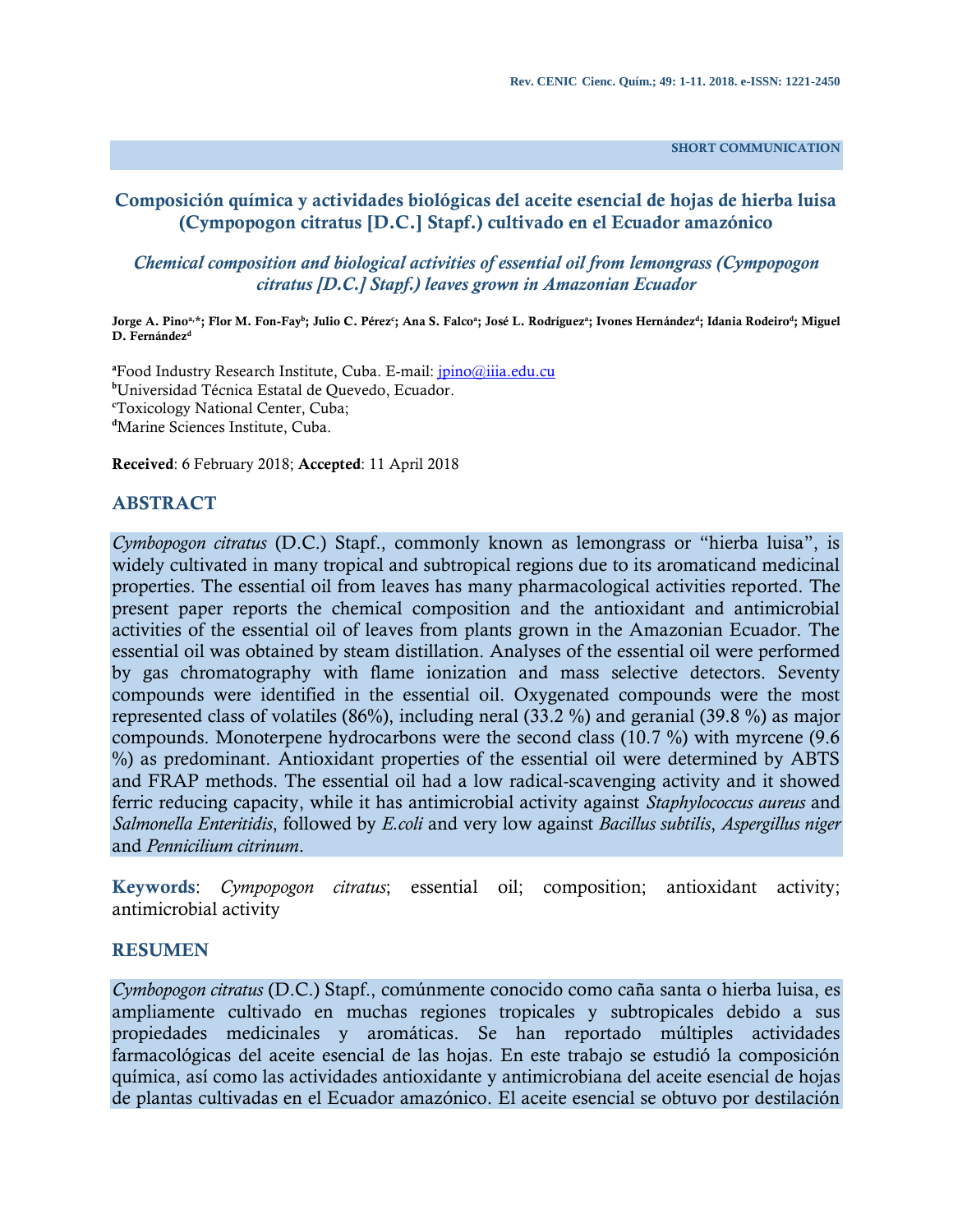por arrastre con vapor. Los análisis se hicieron por cromatografía de gases con detectores de llama de hidrógeno y selectivo de masas. Se identificaron 70 compuestos en el aceite esencial. Los compuestos oxigenados fueron la clase química más representativa con 86%. Entre ellos, el neral (33,2 %)y geranial (39,8 %) fueron los más abundantes. Los hidrocarburos monoterpénicos fueron la segunda clase química (10,7 %) con el mirceno (9,6 %) como predominante. La capacidad antioxidante fue evaluada en el aceite esencial mediante los métodos del ABTS y FRAP. El aceite esencial presentó baja actividad secuestradora del radical ABTS y mostró capacidad reductora del férrico, mientras que tuvo actividad antibacteriana contra *Staphylococcus aureus*y *Salmonella Enteritidis* seguido de *Escherichia coli* y en menor medida contra *Bacillus subtilis*, *Aspergillus niger*y *Pennicilium citrinum*.

**Palabras clave**: *Cympopogon citratus*; aceite esencial; composición; actividad antioxidante; actividad antimicrobiana

# **INTRODUCTION**

*Cymbopogon citratus* (D.C.) Stapf., commonly known as lemongrass, belongs to family Poaceae and is widely cultivated in many tropical and subtropical regions due to its aromaticand medicinal properties. In Ecuador, this grass with lemon scented property is commonly named "hierba luisa". The essential oil (EO) obtained from the leaves is widely used in perfumery, food and pharmaceutical industries due to its high citral (a mixture of isomers neral and geranial) content which are responsible of the strong lemony aroma and the antimicrobial activity, including the inhibition of pathogenic and spoilage microorganisms (Menut et al., 2000; Appendini & Hotchkiss, 2002; Raybaudi-Massilia, Mosqueda-Melgar & Martín-Belloso, 2006; Tzortzakis & Economakis, 2007; Raybaudi-Massilia et al., 2009; Naik et al., 2010; Matasyoh et al., 2011; Leite et al., 2016; Athayde et al., 2016; Ekpenyong & Akpan, 2017).

In Ecuador, *C. citratus* is commercially grown in the Amazonian region, where its leaves are used as a food seasoning and for preparation of tea. However, only one study has been done about the chemical composition of its EO and biological activities (Sacchetti et al., 2005). Therefore, the present study was done to analyze the chemical composition and biological activities of the EO from lemongrass (*Cympopogon citratus*[D.C.] Stapf.) leaves grown in Amazonian Ecuador.

# **MATERIALS AND METHODS**

# *Materials and isolation of essential oil*

Leaves of lemongrass were collected by Fundacion Chankuap' (Macas, Ecuador) in May 2017 from wild trees on the outskirts of the Wasak'entsa reserve in eastern Ecuador and positively identified by the National Herbary of Pontificia Universidad Católica del Ecuador (voucher nr. HERUTEQ1056). Fresh leaves (300 g) were steam distilled for 6 h in a pilotscale distiller. EO yield was 0.3 % v/m.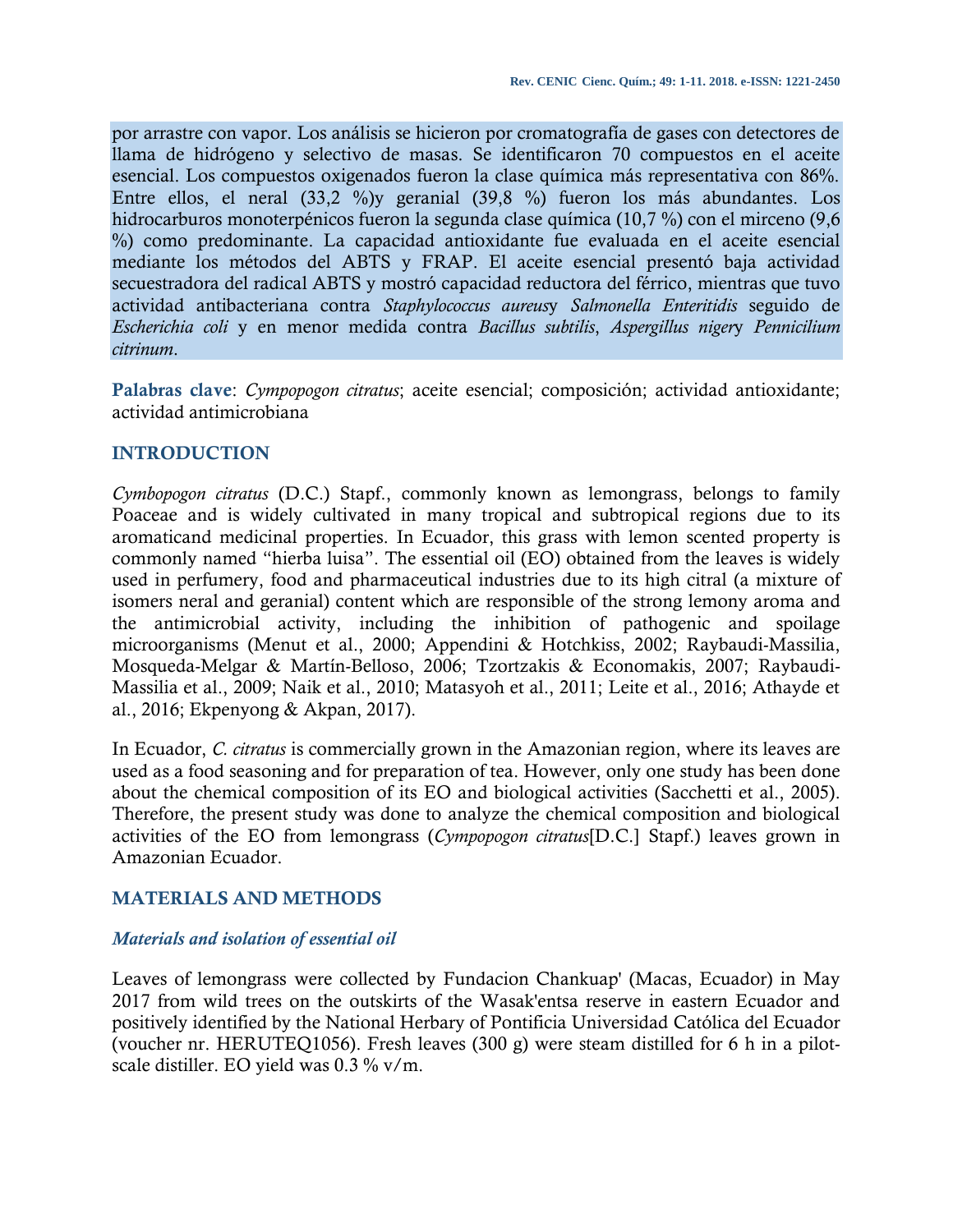# *Gas chromatography*

Analyses of the EO was performed by gas chromatography with a flame ionization detector (GC-FID) on a Konik 4000A (Konik, Barcelona) equipped with a 30 m x 0.25 mm i.d x 0.25 mm DB-5ms (J & W Scientific, Folsom, CA, USA) column. The GC parameters were: oven temperature program, 70 °C (2 min), 70 - 240 °C (4 °C/min) and 240 °C (5 min); carrier gas hydrogen flow rate 1 mL/min; injector and detector temperatures 250  $^{\circ}$ C, Samples (1 μL) were injected using split ratio 1:100, and previously diluted in *n*-pentane (1:6 v/v). The constituents were quantified after the areas of each detected compound were normalized and expressed as a percentage area.

The EO oil was also examined by gas chromatography-mass spectrometry (GC-MS) using a QP-2010 Ultra (Shimadzu, Japan) with a 30 m x 0.25 mm i.d. x 0.25 mm BP-5 (SGE Analytical Science Pty. Ltd., Victoria, Australia) column. Temperature program and Helium carrier gas flow rate same as in GC-FID. EIMS: electron energy, 70 eV; ion source and connecting parts temperature,  $250$  °C. Acquisition was performed in scanning mode (mass range m/z 35-400 u). Compounds were identified using their linear retention indices and mass spectra. Linear retention indices, calculated using linear interpolation relative to retention times of  $C_8$ - $C_{24}$  of *n*-alkanes, were compared with those standards and data from the literature (Adams, 2001)). Mass spectra were compared with corresponding reference standard data reported in the literature (Re et al., 1999) and mass spectra from NIST 05, Wiley 6, NBS 75 k, and in-house Flavorlib libraries. In many cases, the essential oil was subject to co-chromatography with authentic compounds.

## *ABTS radical cation decolorization assay*

The spectrophotometric analysis of ABTS scavenging activity was determined according to anestablished method (Re et al., 1999). Briefly, the pre-formed radical cation of ABTS was generated by reacting ABTS solution (7 mmol/L) with 2.45 mmol/L potassium persulfate  $(K_2S_2O_8)$ . The mixture was allowed to stand for 15 h in the dark at room temperature. The solution was diluted with methanol to obtain the absorbance of  $0.7 \pm 0.1$  units at 750 nm. An aliquot of 100 µL of methanolic dilution of EO was added to 1 mL of ABTS free radical cation solution. The absorbance, after 10 min, was measured spectrophotometrically at 750 nm. Methanolic solutions of known concentration of Trolox (6-hydroxy-2,5,7,8 tetramethylchroman-2-carboxylic acid, a water-soluble vitamin E analog) in the range of 50 to 700 µmol/L were used as calibration curve. The results were expressed as millimol Trolox per 100 mL EO.

## *Ferric-reducing antioxidant power (FRAP) assay*

The FRAP of the EO was measured by the method earlier reported (Benzie, 1996). Briefly, acetate buffer (300 mmol/L, pH=3.6), TPTZ (2,4,6-tripyridyl-s-triazine; Sigma) 10 mmol/L in 40 mmol/L HCl and  $FeCl<sub>3</sub>·6H<sub>2</sub>O$  (20 mmol/L) were mixed in the ratio of 10:1:1 to obtain the working FRAP reagent. The EO (90 µL) was mixed with 900 µL of FRAP reagent. A solution of ascorbic acid was used as standard and Trolox, a stable antioxidant was used as positive control. The mixtures were incubated at room temperature for four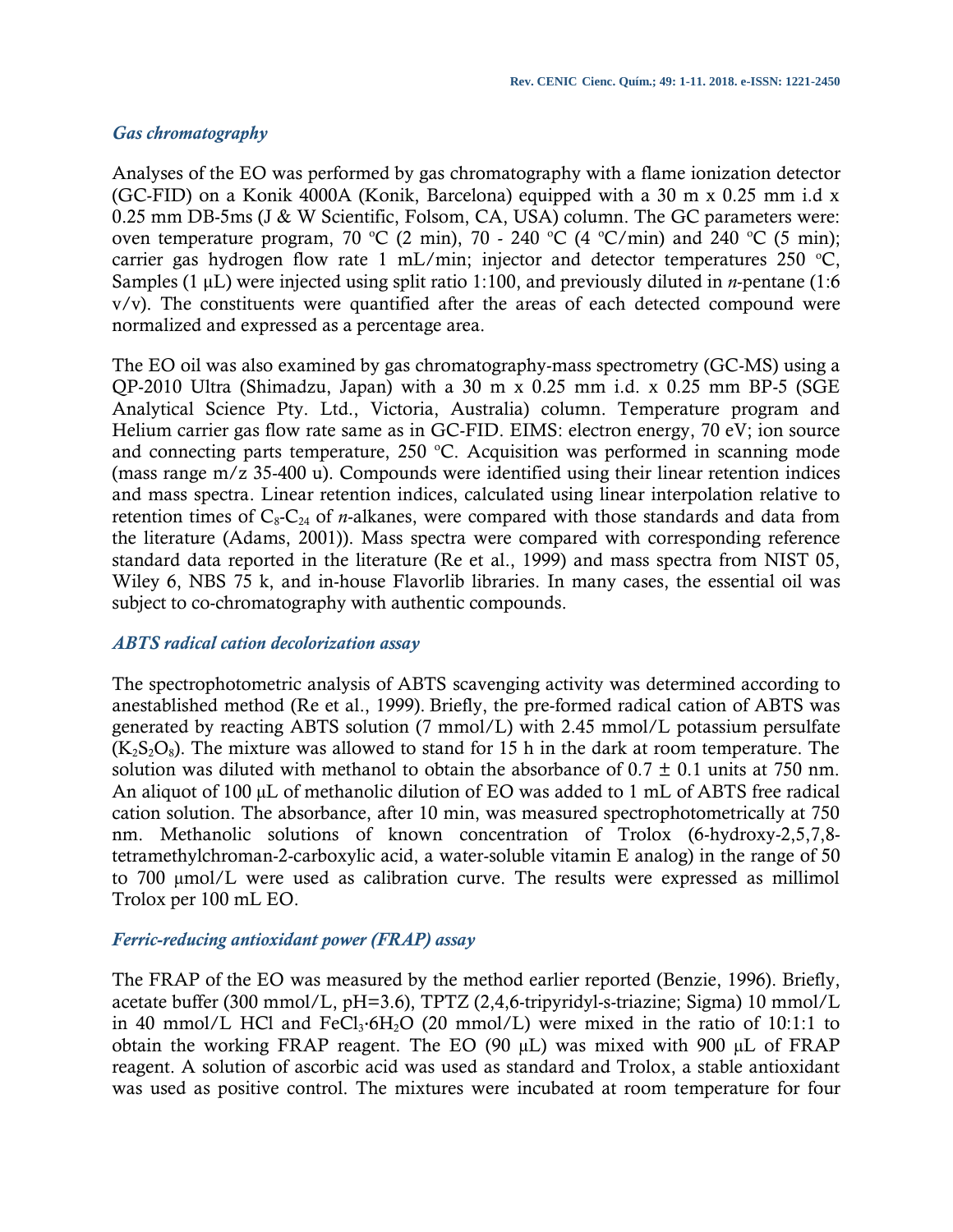minutes and the absorbance was measured at 593 nm. The FRAP was expressed in units of ascorbic acid equivalent.

## *Minimal inhibitory concentration*

For determination of minimal inhibitory concentration (MIC), 5; 0.5; 0.05 and 0.005 μL/mL of the EO were prepared with dimethyl sulfoxide. One milliliter of each EO dilution was placed in different test tubes followed by addition of 1 mL of 24h–broth culture of the microorganism. The test tubes were all sealed with sterile corks and subsequently incubated at 32  $\degree$ C for bacteria and 25  $\degree$ C for fungus during 48 h. After incubation the tubes were observed for clearance or turbidity. The tube with highest degree of clearance was taken as the MIC. Three independent tests were performed for each sample. This procedure was separately carried out for the six test microorganisms: *Bacillus subtilis* ATCC 6633 (G+), *Staphylococcus aureus* ATCC 25923 (G+), *Escherichia coli* ATCC 25922 (G-), *Salmonella Enteritidis* ATCC 13036(G-), *Aspergillus niger* ATCC 16404, *Pennicilium citrinum* ATCC 9849.

# **RESULTS AND DISCUSSION**

A total of 70 volatile compounds were identified in the EO from *C. citrates* leaves (99.6 % of the total composition) (Table 1). As can be seen, oxygenated monoterpenes were the most represented class of volatiles with 86 %. Among them, neral and geranial were the most abundant. Monoterpene hydrocarbons were found as the second major chemical class (10.7 %) with myrcene being the main component.

| Compound                      | <b>LRI</b> | Area<br>$(\%)$ | Compound                                       | <b>LRI</b> | Area<br>$\binom{0}{0}$ |
|-------------------------------|------------|----------------|------------------------------------------------|------------|------------------------|
| 3-Methyl-2-buten-1-ol         | 774        | tr             | exo-Isocitral                                  | 1144       | 0.3                    |
| Hexanal                       | 802        | tr             | trans-Chrysanthemal                            | 1150       | 0.3                    |
| $(Z)$ -Salvene                | 856        | tr             | Citronellal                                    | 1154       | 0.3                    |
| $(E)$ -Salvene                | 870        | tr             | $(Z)$ -Isocitral                               | 1166       | 1.3                    |
| Heptanal                      | 902        | tr             | p-Mentha-1,5-dien-8-ol                         | 1170       | tr                     |
| Santolina triene              | 908        | tr             | Rosefuran epoxide                              | 1175       | tr                     |
| $\alpha$ -Thujene             | 930        | tr             | $(E)$ -Isocitral                               | 1179       | 2.2                    |
| Benzaldehyde                  | 962        | tr             | $p$ -Cymen-8-ol                                | 1183       | tr                     |
| Sabinene                      | 975        | tr             | $\alpha$ -Terpineol                            | 1186       | 0.1                    |
| $\beta$ -Pinene               | 980        | tr             | trans-p-Mentha-1(7),8-dien-2-ol                | 1189       | 0.2                    |
| 6-Methyl-5-hepten-2-ol        | 991        | 1.9            | Decanal                                        | 1203       | tr                     |
| Myrcene                       | 998        | 9.6            | trans-Carveol                                  | 1217       | 0.1                    |
| $p$ -Cymene                   | 1025       | tr             | β-Citronellol                                  | 1226       | 0.6                    |
| Limonene                      | 1028       | 0.5            | Neral                                          | 1240       | 33.2                   |
| 1,8-Cineole                   | 1031       | tr             | Geraniol                                       | 1255       | 4.2                    |
| $(Z)$ -β-Ocimene              | 1036       | 0.4            | <b>Geranial</b>                                | 1267       | 39.8                   |
| Phenylacetaldehyde            | 1044       | tr             | $(2E, 5E)$ -3,7-Dimethylocta-2,5-dien-1,7-diol | 1273       | 0.2                    |
| $(E)$ -β-Ocimene              | 1051       | 0.3            | Undecan-2-one                                  | 122        | 0.3                    |
| <b>Bergamal</b>               | 1056       | tr             | Neric acid                                     | 1330       | 0.1                    |
| γ-Τερπινενε                   | 1061       | tr             | Geranic acid                                   | 1355       | 0.5                    |
| Acetophenone                  | 1065       | tr             | 6,7-Epoxy-geraniol                             | 1369       | 0.2                    |
| Octan-1-ol                    | 1069       | tr             | Geranyl acetate                                | 1382       | 0.8                    |
| cis-Linalool oxide (furanoid) | 1075       | tr             | $(E)$ -Caryophyllene                           | 1417       | tr                     |

**Table 1.** Chemical composition (%) of the essential oil from *C. citratus*leaves.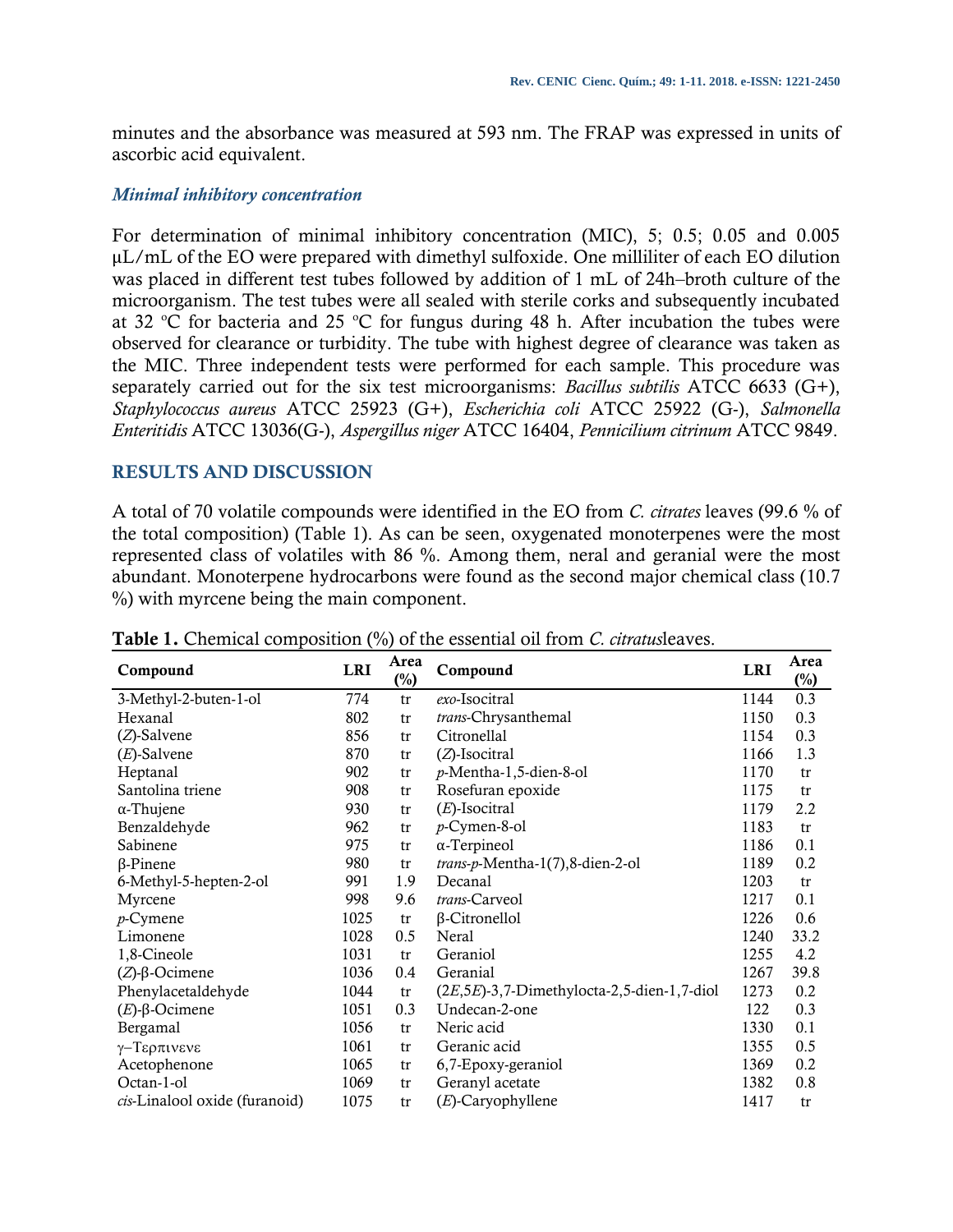| <i>trans</i> -Linalool oxide (furanoid) | 1085 | tr  | $trans-\alpha$ -Bergamotene | 1431 | 0.1 |
|-----------------------------------------|------|-----|-----------------------------|------|-----|
| Nonan-2-one                             | 1090 | tr  | $\alpha$ -Guaiene           | 1440 | tr  |
| 6,7-Epoxymyrcene                        | 1093 | 0.1 | $(Z)$ - $\beta$ -Farnesene  | 1442 | tr  |
| Rosefuran                               | 1095 | 0.1 | $\alpha$ -Humulene          | 1453 | tr  |
| Linalool                                | 1098 | 1.3 | Tridecan-2-one              | 1496 | 0.3 |
| Perillene                               | 1102 | 0.3 | $(Z)$ -α-Bisabolene         | 1505 | tr  |
| 6-Methyl-3,5-heptadien-2-one            | 1106 | tr  | γ-Χαδινενε                  | 1514 | tr  |
| trans-p-Mentha-2,8-dien-1-ol            | 1123 | tr  | $(E)$ -Nerolidol            | 1563 | tr  |
| <i>trans-Rose oxide</i>                 | 1126 | tr  | Caryophyllene oxide         | 1582 | 0.1 |
| <i>allo</i> -Ocimene                    | 1130 | tr  | Selin-11-en-4- $\alpha$ -ol | 1660 | 0.1 |
| $(Z)$ -Myroxide                         | 1135 | tr  | $(E,E)$ -Farnesol           | 1726 | tr  |
| $cis-p$ -Mentha-2,8-dien-1-ol           | 1139 | tr  | Geranyl linalool            | 2016 | 0.2 |

**Note**: Identity A: identification based on the linear retention times (LRI) and mass spectra of pure compounds; B: identification based on LRI and mass spectra comparison with databases or literature data. tr: traces (< 0.1 %).

The bioactivity of any plant species is attributed to its chemical compounds. If these constituents are secondary metabolites, they are often essential in many processes affecting plantgrowth, development, and environmental interaction. Many studies show that the chemical composition of EOs varies considerably according to several factors, including geobotanical conditions of the environment, cultivation method, plant age, photoperiod, harvest period, among others (Figueiredo et al., 2008). Nevertheless, our results are closely related with the chemical composition reported for the previously analyzed EO from the same region, where major constituents were geranial(41.3 %), neral (32.3 %) and myrcene (15.5 %) (Sacchetti et al., 2005) and for the EO from Burkina Faso were geranial (44.6 %), neral (33.0 %) and myrcene (10.7 %) (Menut et al., 2000).Other studies only found the citral isomers as major compounds: geranial (40.8 %) and neral (31.8 %) from plants grow in Manchester (UK) (Tzortzakis & Economakis, (2007), geranial (31.7 %) and neral (46.2 %) (Leite et al., 2016) or geranial (29.2 %) and neral (27.0 %) (Athayde et al., 2016), both from Brazil.

Antioxidant properties of the EO were determined by two complementary methods: radicalscavenging capacity of the oil (ABTS) and ferric-reducing antioxidant power (FRAP) assay. The reducing effect on the radical cation ABTS was 26.8mmol/100 mL for the EO (Table 2). In the second assay, the FRAP were between  $263.4 \pm 13.3$  to  $404.3 \pm 16.4$  µmol/L of ascorbic acid equivalents by different concentrations. The chemical methods to evaluate the antioxidant capacity measure the combined effects of many substances present in the sample, which their antioxidant function is due to different mechanisms: elimination of free radicals generated in the assay (ABTS method) and the transfer of electrons in reactions of redox type (FRAP method). This explains the differences observed between the methods used, according to the results of the present study. Nevertheless, the weak activity is attributed to the presence of citral isomers (Baschieri et al., 2017). Unlike phenols, oxygenated monoterpenes exhibit less antioxidant activity (Sell, 2010), which would explain the lower antioxidant activity observed with respect to other EOs like oregano. It must be pointed out that EO from the present work performed worse than the EO from Ecuadoriangrown plants (Sacchetti et al., 2005) or of the same botanical source but of different geographical origin (Menut et al., 2000).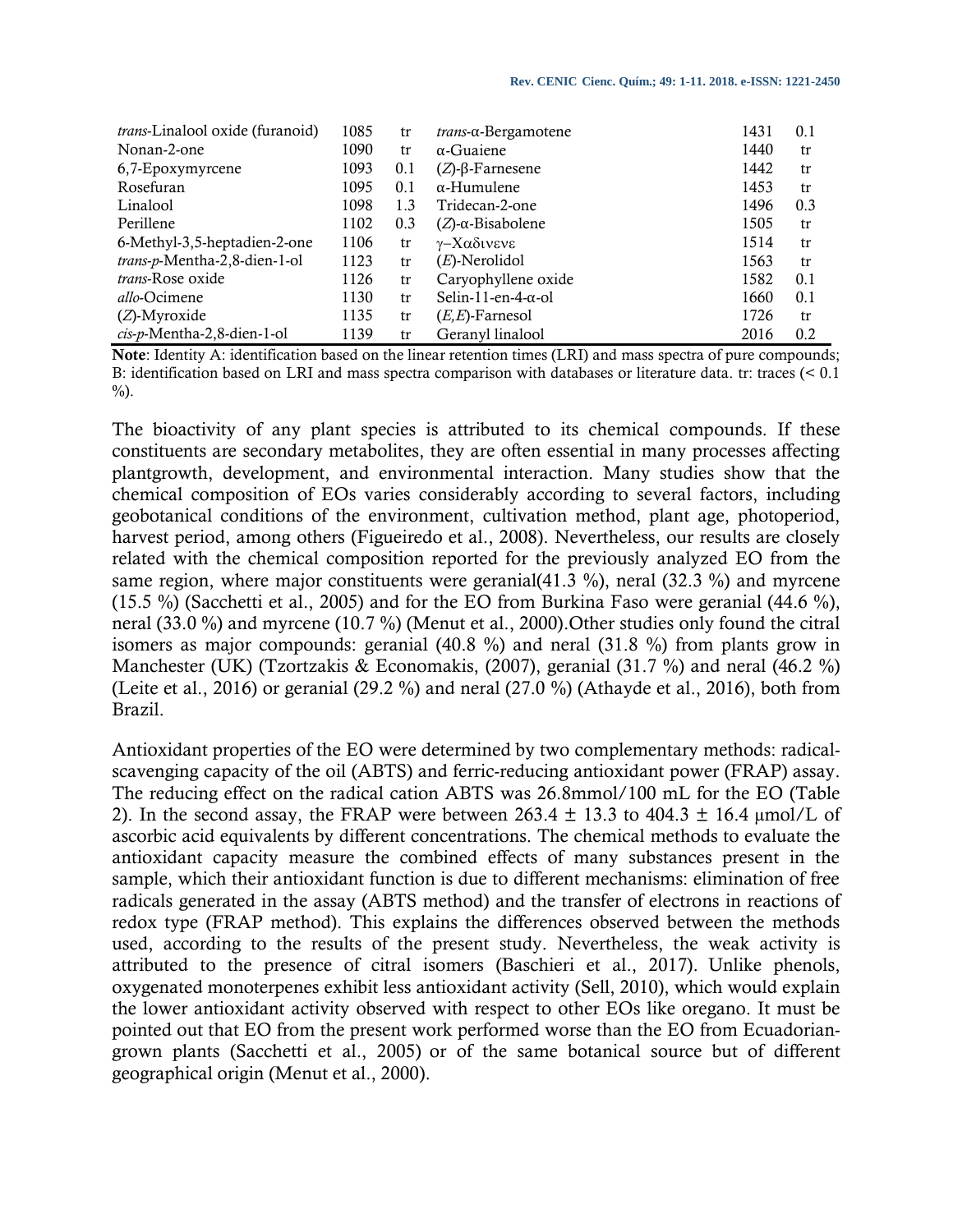|               | <b>ABTS</b>    | <b>FRAP</b>              |                                          |  |  |
|---------------|----------------|--------------------------|------------------------------------------|--|--|
| Sample        | (mmol/100 mL)  | Concentration<br>(mg/mL) | (µmol/L of ascorbic<br>acid equivalents) |  |  |
| Essential oil | $36.8 \pm 0.2$ | 4                        | $404.3 \pm 16.4$                         |  |  |
|               |                | 2                        | $413.4 \pm 6.7$                          |  |  |
|               |                |                          | $399.0 \pm 15.4$                         |  |  |
|               |                | 0.5                      | $263.4 \pm 13.3$                         |  |  |
| Trolox        | $nt^2$         | 0.05                     | $303.4 \pm 8.8$                          |  |  |

| <b>Table 2.</b> Antioxidant effectiveness of the essential oil <sup>1</sup> . |  |  |  |  |
|-------------------------------------------------------------------------------|--|--|--|--|
|-------------------------------------------------------------------------------|--|--|--|--|

<sup>1</sup>Antioxidant effectiveness expressed as ABTS and FRAP assays. Values represent an average of three determinations with standard deviation. <sup>2</sup>nt: not tested.

The MIC of the EO was ranged between 0.05-5 µL/mL (Table 3). The essential oil showed better activity against *St. aureus* and *S. Enteritidis* followed by *E. coli*. The activity was low against *B. subtilis*, *A. niger* and *P. citrinum*. In general, these results are in accordance with those reported for this EO (Raybudi-Massilia, Mosqueda-Melgar & Martín-Belloso, 2006; Tzortzakis & Economakis, 2007; Naik et al., 2010; Matasyoh et al., 2011; Leite et al., 2016; Athayde et al., 2016; Ekpenyong & Akpan, 2017) and they are attributed to the presence of citral isomers as responsible for showing antimicrobial activity against specific pathogens (Ekpenyong & Akpan, 2017; Abe et al., 2003).

**Table 3.** Minimal inhibitory concentrations of the essential oil against tested

| microorganisms.                   |              |  |  |  |
|-----------------------------------|--------------|--|--|--|
| Microorganism                     | MIC          |  |  |  |
|                                   | $(\mu L/mL)$ |  |  |  |
| Bacillus subtilis ATCC 6633       | 5.0          |  |  |  |
| Staphylococcus aureus ATCC 25923  | 0.005        |  |  |  |
| Escherichia coli ATCC 25922       | 0.5          |  |  |  |
| Salmonella Enteritidis ATCC 13036 | 0.05         |  |  |  |
| Aspergillus niger ATCC 16404      | 5.0          |  |  |  |
| Pennicilium citrinum ATCC 9849    | 5.0          |  |  |  |

## **CONCLUSIONS**

The EO composition of *Cympopogon citratus* leaves show the presence of 70 volatile constituents, of which the most prominent were neral (33.2 %) and geranial (39.8 %). The EO had a low antioxidant activity by using the ABTSassay and it showed ferric reducing antioxidant power, while it has antimicrobial activity against *St. aureus* and *S. enteritidis*  followed by *E. coli*. The activity was low against *B. subtilis*, *A. niger* and *P. citrinum*.

## **REFERENCES**

Abe, S., Sato, Y., Inoue, S., Ishibashi, H., Maruyama, N., Takizawa, T., ... & Yamaguchi, H. (2003). Anti-Candida albicans activity of essential oils including Lemongrass (Cymbopogon citratus) oil and its component, citral. *Nippon Ishinkin Gakkai Zasshi*, *44*(4), 285-291.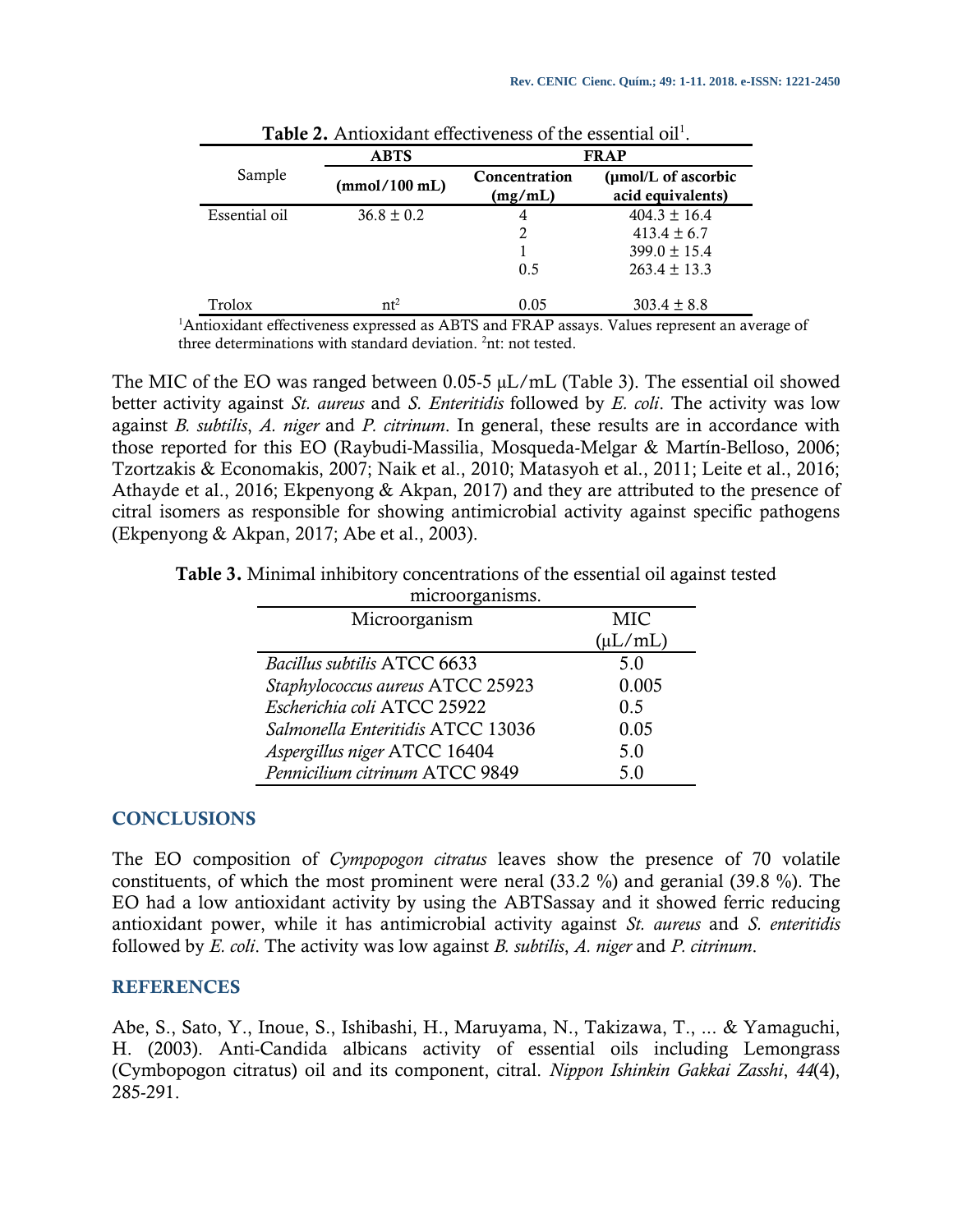Adams RP. (2001). Identification of Essential Oil Components by Gas Chromatography/Quadrupole Mass Spectroscopy. Carol Stream, IL: Allured Publishing Co.

Appendini, P., & Hotchkiss, J. H. (2002). Review of antimicrobial food packaging. *Innovative Food Science & Emerging Technologies*, *3*(2), 113-126.

Athayde, A. J. A. A., De Oliveira, P. D. L., Guerra, I. C. D., Da Conceicao, M. L., De Lima, M. A. B., Arcanjo, N. M. O., ... & de Souza, E. L. (2016). A coating composed of chitosan and Cymbopogon citratus (Dc. Ex Nees) essential oil to control Rhizopus soft rot and quality in tomato fruit stored at room temperature. *The Journal of Horticultural Science and Biotechnology*, *91*(6), 582-591.

Baschieri, A., Ajvazi, M. D., Tonfack, J. L. F., Valgimigli, L., & Amorati, R. (2017). Explaining the antioxidant activity of some common non-phenolic components of essential oils. *Food Chemistry*, *232*, 656-663.

Benzie, I. F. (1996). An automated, specific, spectrophotometric method for measuring ascorbic acid in plasma (EFTSA). *Clinical biochemistry*, *29*(2), 111-116.

Ekpenyong, C. E., & Akpan, E. E. (2017). Use of Cymbopogon citratus essential oil in food preservation: Recent advances and future perspectives. *Critical reviews in food science and nutrition*, *57*(12), 2541-2559.

Figueiredo, A. C., Barroso, J. G., Pedro, L. G., & Scheffer, J. J. (2008). Factors affecting secondary metabolite production in plants: volatile components and essential oils. *Flavour and Fragrance journal*, *23*(4), 213-226.

Leite, C. J. B., de Sousa, J. P., da Costa Medeiros, J. A., da Conceição, M. L., dos Santos Falcão-Silva, V., & de Souza, E. L. (2016). Inactivation of Escherichia coli, Listeria monocytogenes, and Salmonella Enteritidis by Cymbopogon citratus DC Stapf. essential oil in pineapple juice. *Journal of food protection*, *79*(2), 213-219.

Matasyoh, J. C., Wagara, I. N., & Nakavuma, J. L. (2011). Chemical composition of Cymbopogon citratus essential oil and its effect on mycotoxigenic Aspergillus species. *African Journal of Food Science*, *5*(3), 138-142.

Menut, C., Bessiere, J. M., Samate, D., Djibo, A. K., Buchbauer, G., & Schopper, B. (2000). Aromatic plants of tropical west Africa. XI. chemical composition, antioxidant and antiradical properties of the essential oils of three Cymbopogon species from Burkina Faso. *Journal of Essential Oil Research*, *12*(2), 207-212.

Naik, M. I., Fomda, B. A., Jaykumar, E., & Bhat, J. A. (2010). Antibacterial activity of lemongrass (Cymbopogon citratus) oil against some selected pathogenic bacterias. *Asian Pacific Journal of Tropical Medicine*, *3*(7), 535-538.